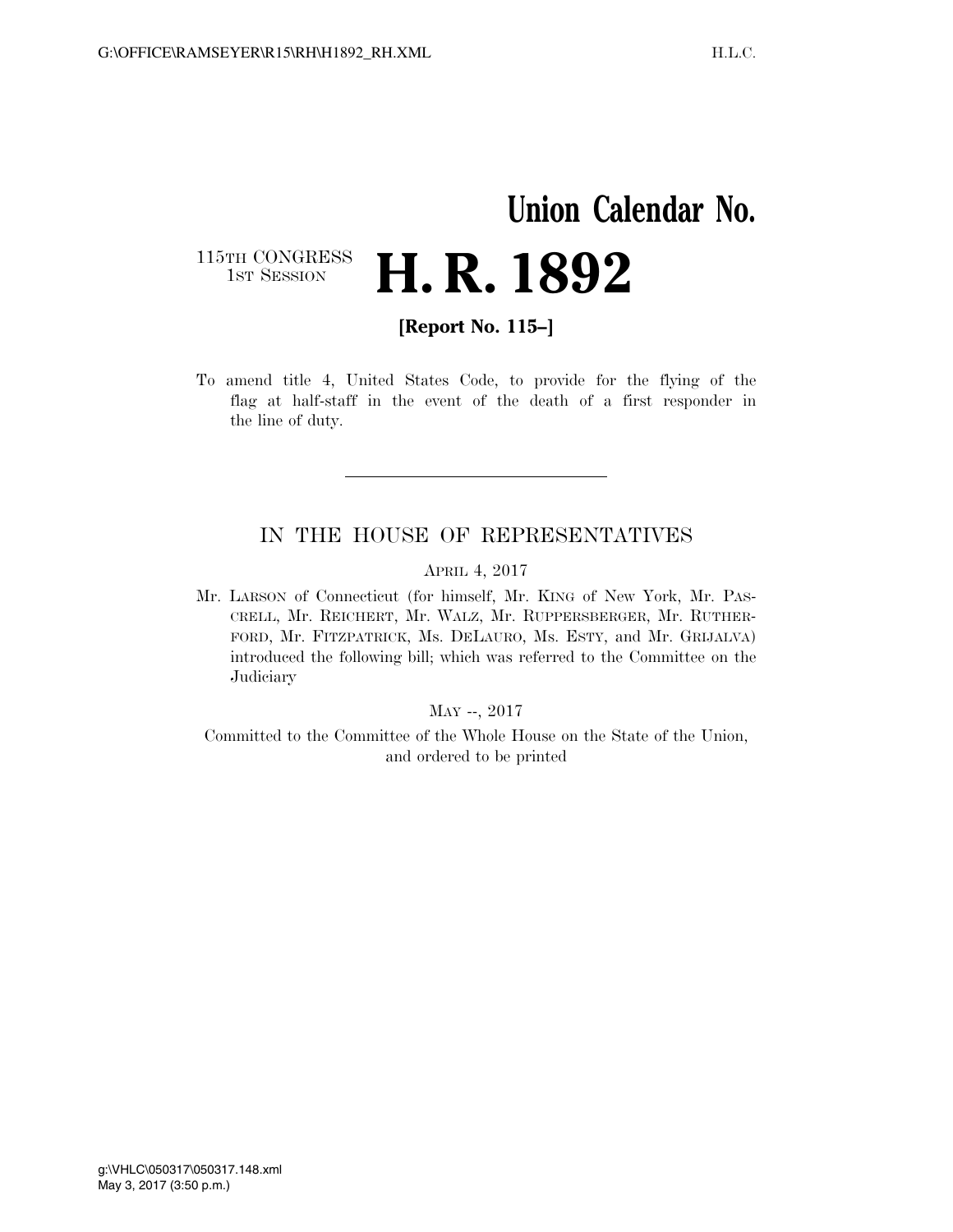## **A BILL**

To amend title 4, United States Code, to provide for the flying of the flag at half-staff in the event of the death of a first responder in the line of duty.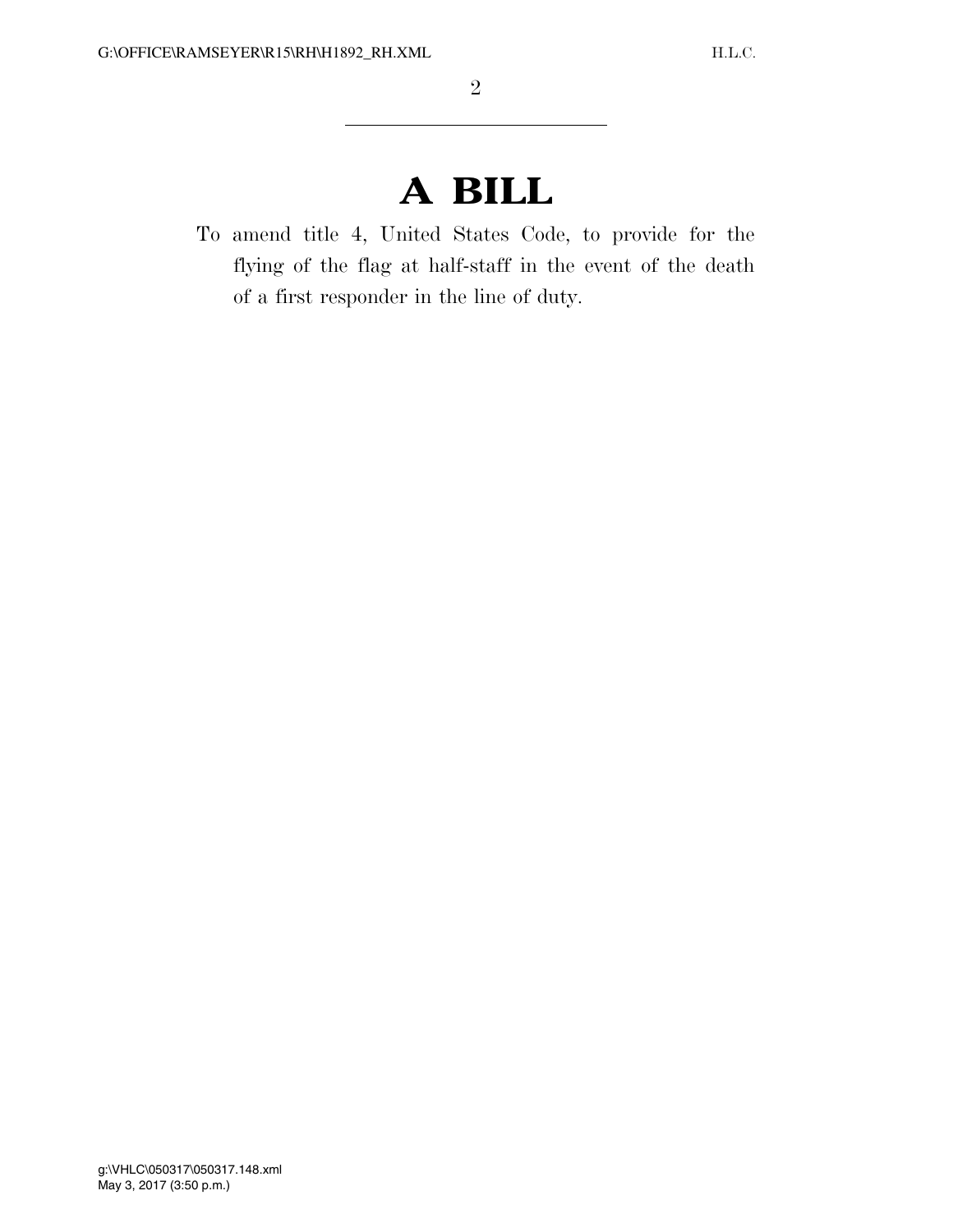| 1              | Be it enacted by the Senate and House of Representa-         |
|----------------|--------------------------------------------------------------|
| 2              | tives of the United States of America in Congress assembled, |
| 3              | <b>SECTION 1. SHORT TITLE.</b>                               |
| $\overline{4}$ | This Act may be cited as the "Honoring Hometown"             |
| 5              | Heroes Act".                                                 |
| 6              | SEC. 2. PERMITTING THE FLAG TO BE FLOWN AT HALF-             |
| 7              | STAFF IN THE EVENT OF THE DEATH OF A                         |
| 8              | FIRST RESPONDER SERVING IN THE LINE OF                       |
| 9              | DUTY.                                                        |
| 10             | (a) AMENDMENT.—The sixth sentence of section                 |
| 11             | $7(m)$ of title 4, United States Code, is amended—           |
| 12             | $(1)$ by striking "or" after "possession of the              |
| 13             | United States" and inserting a comma;                        |
| 14             | $(2)$ by inserting "or the death of a first re-              |
| 15             | sponder working in any State, territory, or posses-          |
| 16             | sion who dies while serving in the line of duty,"            |
| 17             | after "while serving on active duty,";                       |
| 18             | (3) by striking "and" after "former officials of             |
| 19             | the District of Columbia" and inserting a comma;             |
| 20             | and                                                          |
| 21             | (4) by inserting before the period the following:            |
| <u>22</u>      | ", and first responders working in the District of           |
| 23             | Columbia".                                                   |
| 24             | (b) FIRST RESPONDER DEFINED.—Such subsection                 |
| 25             | is further amended—                                          |